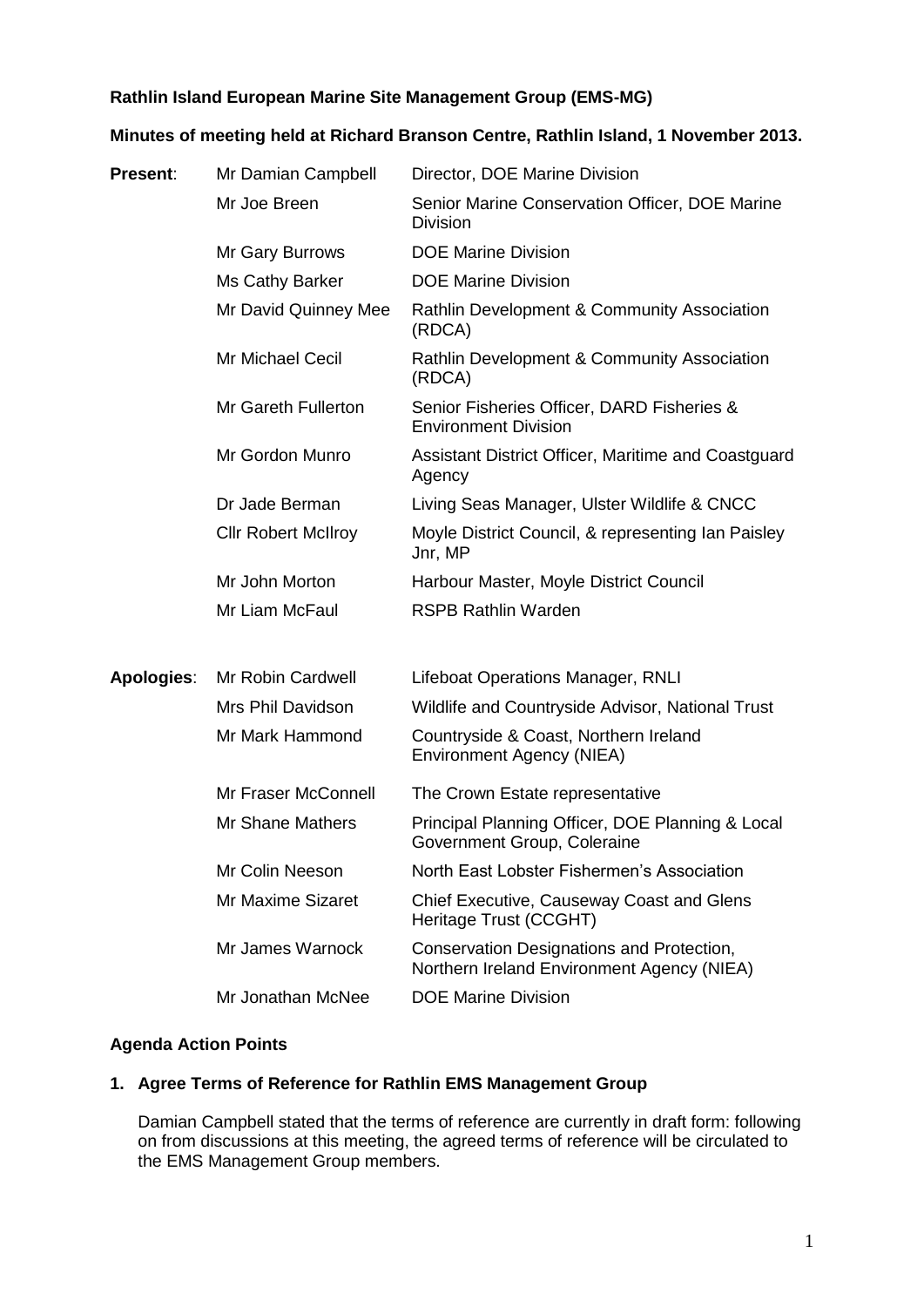The membership of the EMS-MG was discussed. It was agreed that the EMS-MG would comprise the following core members, with other members being invited to join the group as required to deliver specific objectives. DRD & Rathlin Island Ferry Ltd were not on the invitation list, but the meeting considered that they would be key members of the EMS-MG.

All core members, potential invited members and interested parties will be provided with minutes of the EMS-MG meetings, and the core members will publish the minutes of EMS-MG meetings on their websites.

### **Core members:**

- 1. CCGHT
- 2. DARD Fisheries & Environment Division
- 3. Department for Regional Development (DRD)
- 4. DOE Marine Division (Chair and secretariat on EMS-MG)
- 5. Maritime and Coastguard Agency, inc. HM Coastguard
- 6. Moyle District Council, including Ballycastle Marina Harbour Master
- 7. North Coast Lobster Fishermen's Association
- 8. Rathlin Development & Community Association (RDCA)
- 9. Rathlin Island Ferry Ltd
- 10. Royal Society for the Protection of Birds (RSPB)
- 11. Ulster Wildlife

## **Potential invited members, as required:**

- 1. Commissioners of Irish Lights
- 2. The Crown Estate
- 3. Department of Enterprise, Trade and Investment (DETI) & Department of Energy & Climate Change (DECC)
- 4. Irish Federation of Sea Anglers (IFSA)
- 5. Marine Conservation Northern Ireland
- 6. National Trust
- 7. NIEA
- 8. Northern Ireland Federation of Sub-Aqua Clubs (NIFSAC)
- 9. Northern Ireland Marine Task Force
- 10. World Wildlife Fund Northern Ireland (WWFNI)

## **Interested Parties**

- 1. Anglo-North Irish Fish Producers' Organisation Ltd
- 2. Coleraine Borough Council
- 3. Coleraine Port
- 4. DOE Planning Service, Coleraine Sub Divisional Planning Office
- 5. Fish Producers' Organisation Ltd
- 6. Friends of the Earth Northern Ireland
- 7. Irish Whale and Dolphin Group
- 8. NIAPA Aquaculture Committee
- 9. Northern Ireland Water
- 10. Northern Ireland Birdwatchers Association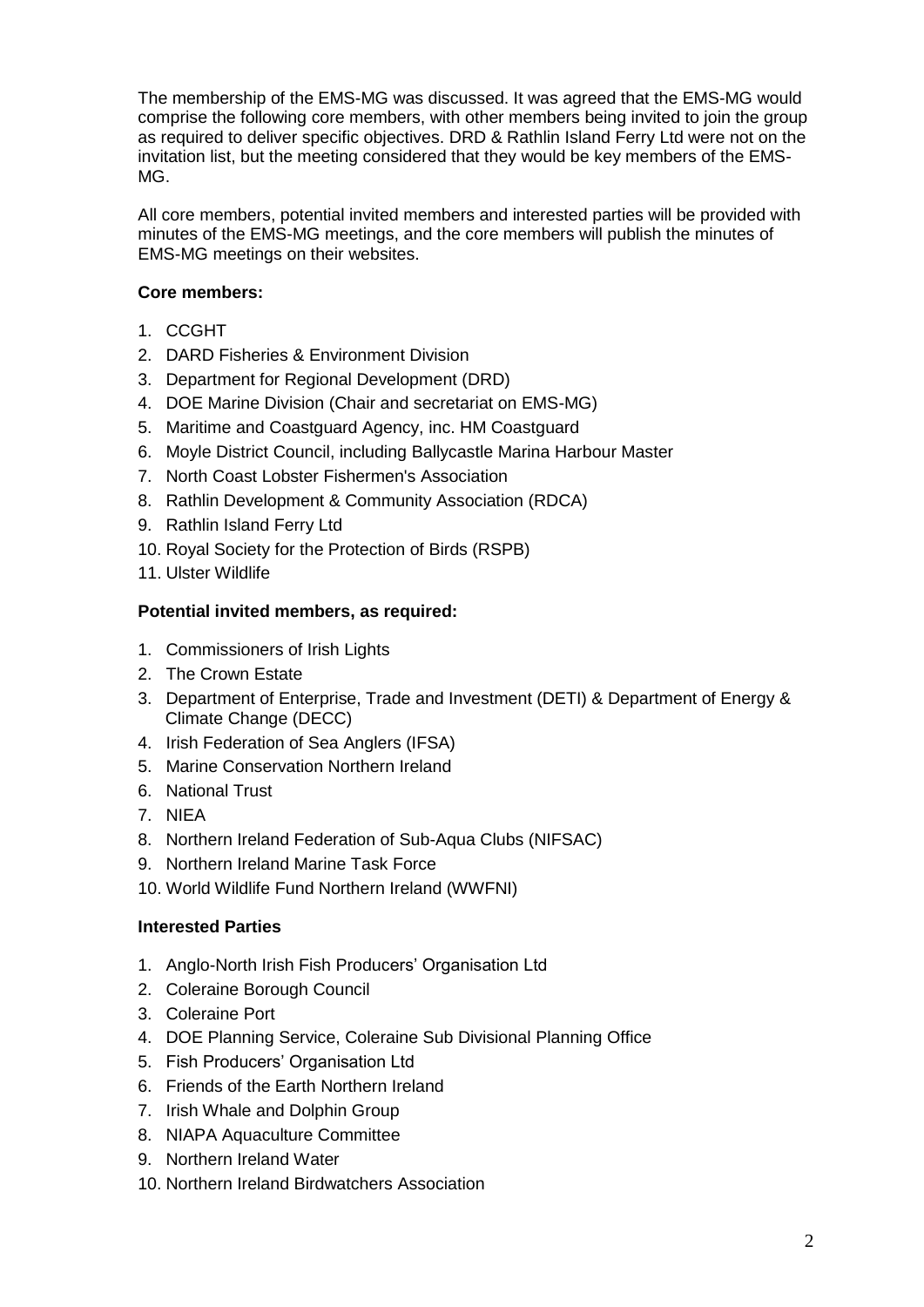- 11. Northern Ireland Fish Producers Organisation Ltd
- 12. RNLI
- 13. SEAFISH
- 14. Ulster Farmers Union, Fish Farming Committee

### **Actions:**

- a. DOE (Cathy Barker) will invite DRD, North Coast Lobster Fisherman's Association and Rathlin Island Ferry Ltd to join the EMS-MG as core members.
- b. DOE will draw up Terms of Reference, including aims, and issue them to EMS-MG core members.

### **2. Management of commercial fishing within the Rathlin EMS Management Group**

DARD reported that Agri-Food and Biosciences Institute (AFBI) is completing a Habitats Regulations Assessment (HRA) in relation to the potential impact of fishing operations within Rathlin Island EMS. Depending on the result of this assessment, DARD will consider introducing legislation to restrict fishing operations within the EMS, e.g. by permits, limits or vessel monitoring systems (VMS). DARD estimates that the HRA will be completed in the first half of 2014.

**Action**: DARD Fisheries (Gareth Fullerton) will provide an update of progress at the next meeting of the EMS-MG.

#### **3. Establishment and notification of commercial vessel anchorages**

DOE reported that, in recent years, there has been an increase in the number of cruise ships anchoring in Church Bay. These ship's swinging anchors have the potential to damage or destroy sensitive marine habitats such as maerl beds, especially in windy conditions. This damage could be avoided if cruise ships and other vessels moor in specific areas that have been identified as less sensitive. This would also reduce potential damage to fishing static gear.

**Action**: DOE (Joe Breen) and MCA (Gordon Munro) will indentify the areas currently used by cruise ships.

#### **4. Erection of signposting at Mill Bay and Rue Point to manage disturbance to seals**

Although seals are not a feature of Rathlin Island EMS, they are protected from disturbance under the Wildlife and Natural Environment Act (Northern Ireland) 2011, and are included in the Rathlin Island Biodiversity Action Plan. DOE is aware that seals are being disturbed by tourist boats and by visitors on the shore, especially those who have dogs off the lead. Most of this disturbance results from lack of understanding. DOE would propose the erection of signage near seal haul outs at Church Bay, Mill Bay and Rue Point to inform visitors about possible seal disturbance. Signage, plasma screens and leaflets on the ferry may also be considered.

### **Actions:**

- a. DOE (Cathy Barker) will issue the latest seal report to the EMS-MG
- b. DOE (Gary Burrows) will investigate what is required to erect signage at Church Bay, Mill Bay and Rue Point, and will consider the provision of plasma screens, information DVD and leaflets for the ferry.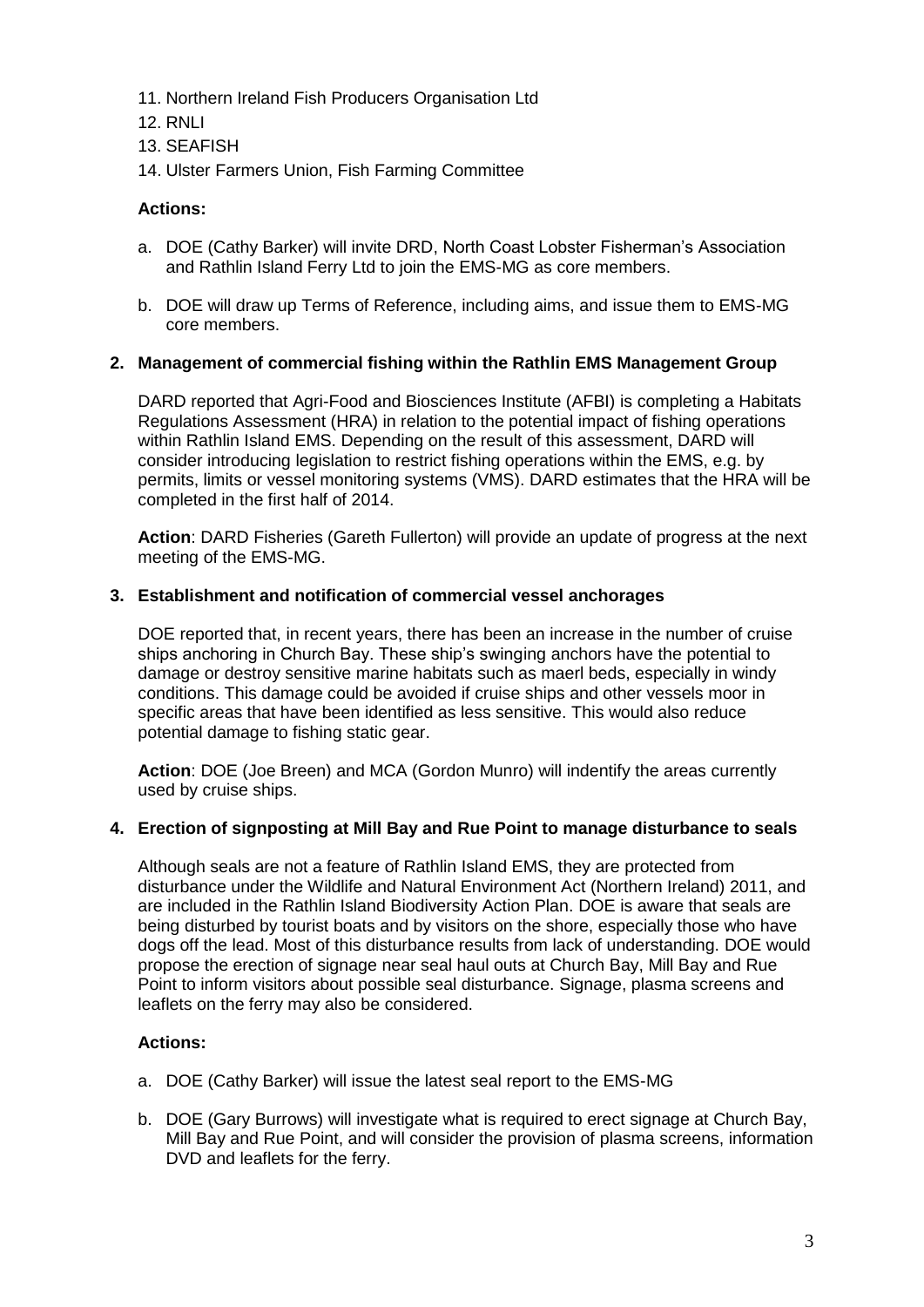### **5. Establish the O'Byrne Point MCZ, where potting and diving will be licensed by permit only**

Damian Campbell advised that this item should be changed to "Consider the O'Byrne Point MCZ" because DOE is currently considering the establishment of Marine Conservation Areas (MCZs). Before an MCZ could be considered within the Rathlin Island EMS, DOE would need to survey the features that are present, and identify what if any conservation measures are needed to protect them. Currently, the Rathlin Island EMS features are in favourable condition. MCZ designation would also need to consider socio-economic issues.

**Action**: DOE (Joe Breen) will consider the need for an MCZ at O'Byrne Point and discuss it with the relevant stakeholders, including fishermen and divers, as part of the normal MCZ process.

#### **6. Monitor condition of marine EMS features and advise EMS Management Group of required management**

DOE has completed the current six-year cycle of condition assessments for all Rathlin EMS features, which report on the condition of each feature, identify problems and propose restoration measures as required. Currently, all Rathlin Island EMS features are in favourable condition, although bottom trawling has caused some damage to reef features in Church Bay. The next monitoring cycle will include back scatter monitoring to map the seabed and identify features.

**Action**: DOE (Cathy Barker) will issue the current marine feature condition assessments to EMS-MG core members.

### **7. Monitor condition of terrestrial EMS features and advise EMS Management Group of required management**

NIEA have completed condition assessments for the bird species that are Rathlin EMS features, which report on the condition of each feature species, identify problems and propose restoration measures as required. Currently, all Rathlin Island EMS features are in favourable condition.

### **Actions**:

- a. DOE (Cathy Barker) will issue the current terrestrial feature condition assessments to EMS-MG core members.
- b. DOE (Cathy Barker) will also invite NIEA to provide information on the impact of terrestrial activities on Rathlin Island EMS features.

#### **8. Other activities: need for management**

a. **Recreational boating activities**: DOE consider that there may be a need to protect loafing seabirds on the waters around the island from fast-moving boats.

**Action**: On appointment, the DOE's North Coast Marine Ranger will monitor impacts of boating on seabird populations and advice the EMS Management Group on management requirements.

#### **9. Monitoring of EMS features and compliance with management measures**

**Action**: DARD Fisheries and Environment Division (Gareth Fullerton) will provide updates on fisheries issues at the next meeting.